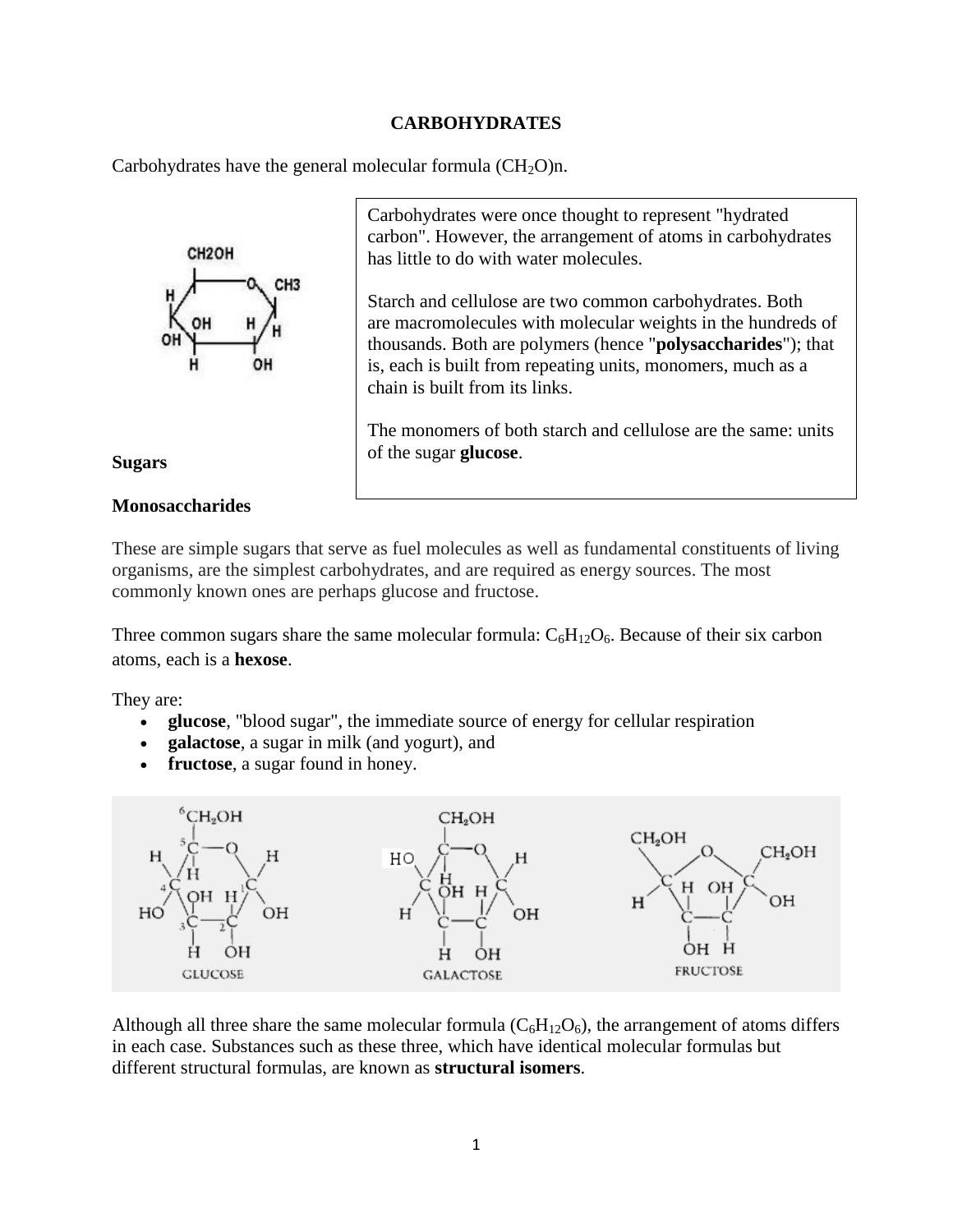Glucose, galactose, and fructose are "single" sugars or **monosaccharides**. Two monosaccharides can be linked together to form a "double" sugar or **disaccharide**.

## **Disaccharides**

Three common disaccharides:

- **sucrose** common table sugar = glucose + fructose
- **lactose** major sugar in milk = glucose + galactose
- **maltose** product of starch digestion = glucose + glucose

Although the process of linking the two monomers is rather complex, the end result in each case is the loss of a hydrogen atom (H) from one of the monosaccharides and a hydroxyl group (OH) from the other. The resulting linkage between the sugars is called a **glycosidic bond**. The molecular formula of each of these disaccharides is

$$
C_{12}H_{22}O_{11} = 2 C_6H_{12}O_6 - H_2O
$$

All sugars are very soluble in water because of their many hydroxyl groups. Although not as concentrated a fuel as fats, sugars are the most important source of energy for many cells.

Carbohydrates provide the bulk of the calories (4 kcal/gram) in most diets, and starches provide the bulk of that. Starches are polysaccharides.

# **Polysaccharides**

**Polysaccharides** are complex carbohydrate polymers consisting of more than two monosaccharides linked together covalently by glycosidic linkages in a **condensation reaction**. Being comparatively large macromolecules, polysaccharides are most often insoluble in water. Polysaccharides are extremely important in organisms for the purposes of energy storage and structural integrity.

There are two types of polysaccharides: homo-polysaccharides and hetero-polysaccharides. A homo-polysaccharide is defined to have only one type of monosaccharide repeating in the chain; whereas, a hetero-polysaccharide is composed of two or more types of monosaccharides. In both types of polysaccharide, the monosaccharide can link in a linear fashion or they can branch out into complex formations. It should also be noted that for a polysaccharide to be considered acidic it must contain one or more of the following groups: phosphate, sulfuric, or carboxyl.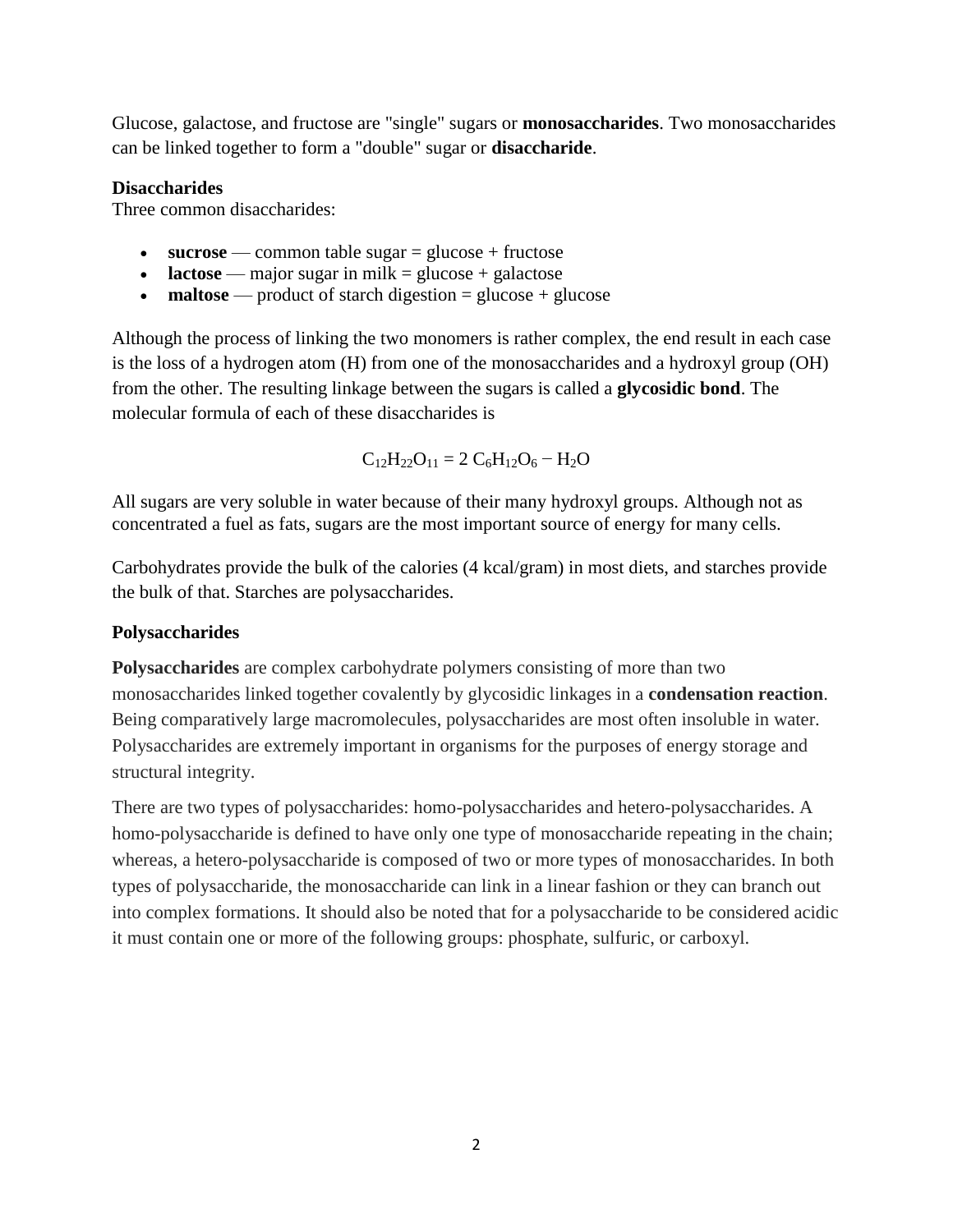

What is the basic structure of a polysaccharide?

Plants synthesize two types of polysaccharides, **starch** and **cellulose**. The glycosidic bonds between **glucose** units in plant **starch** are similar to those in animal **glycogen**. Accordingly, **starch** molecules are structurally similar, forming compact coils, and play a similar role in energy storage for plants. Examples include storage polysaccharides such as **starch** and **glycogen**, and structural polysaccharides such as **cellulose** and **chitin**.

### **Starches**

Starches are polymers of glucose.



Two types of starches are found:

 **amylose** consists of linear, unbranched chains of several hundred glucose residues (units). The glucose residues are linked by a glycosidic bond between their #1 and #4 carbon atoms.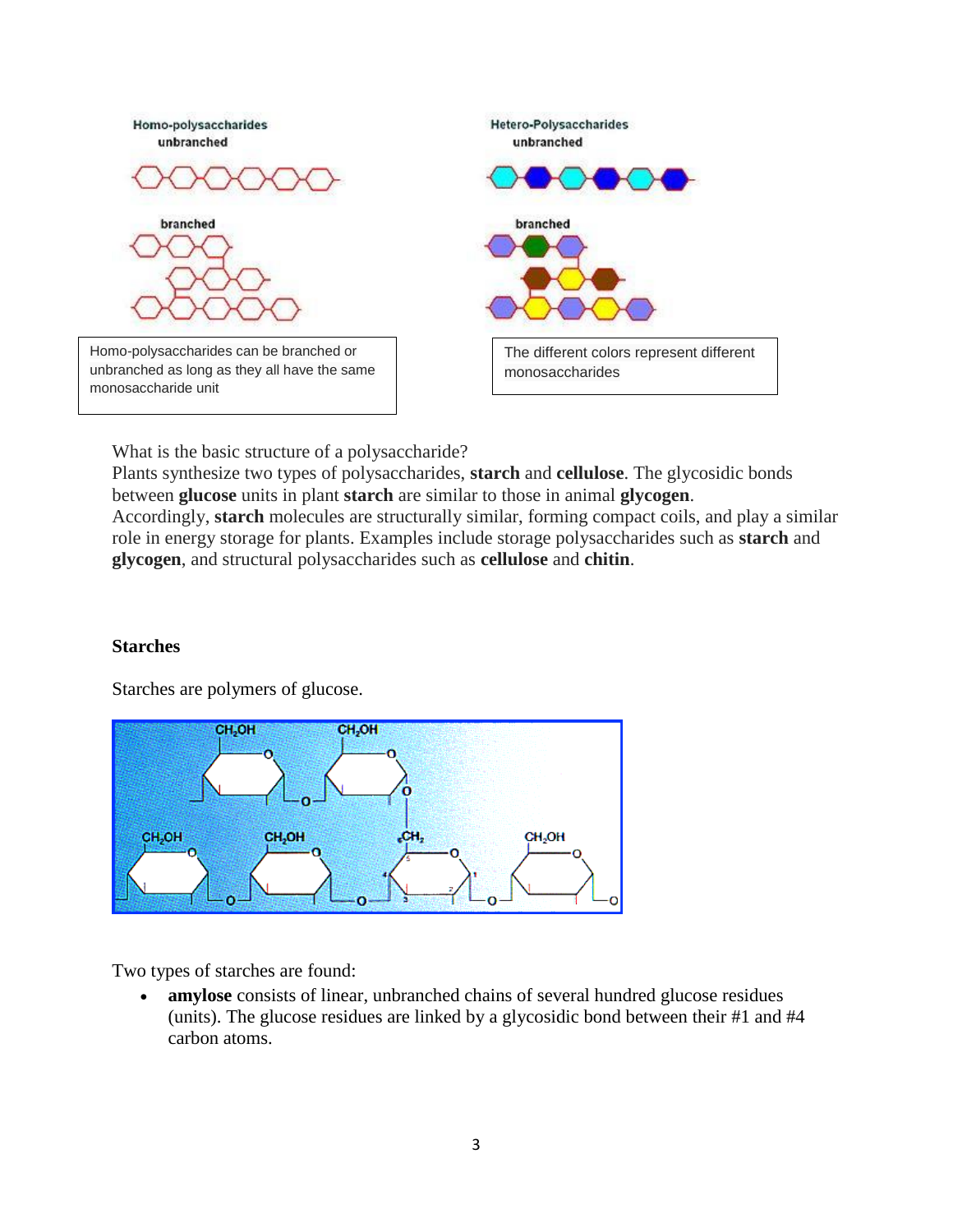**amylopectin** differs from amylose in being highly branched. At approximately every thirtieth residue along the chain, a short side chain is attached by a glycosidic bond to the #6 carbon atom (the carbon above the ring). The total number of glucose residues in a molecule of amylopectin is

several thousand.

Starches are insoluble in water and thus can serve as storage depots of glucose. Plants convert excess glucose into starch for storage. The image shows starch grains (lightly stained with iodine) in the cells of the white potato. Rice, wheat, and corn (maize) are also major sources of starch in the human diet.





Before starches can enter (or leave) cells, they must be digested. The hydrolysis of starch is done by amylases. With the aid of an **amylase** (such as pancreatic amylase), water molecules enter at the 1 -> 4 linkages, breaking the chain and eventually producing a mixture of **glucose** and **maltose**. A different amylase is needed to break the 1 -> 6 bonds of amylopectin.

# **Glycogen**

Animals store excess glucose by polymerizing it to form **glycogen**. The structure of glycogen is similar to that of amylopectin, although the branches in glycogen tend to be shorter and more frequent.

Glycogen is broken back down into glucose when energy is needed (a process called glycogenolysis).

### In **glycogenolysis**,

- Phosphate groups not water break the  $1 \rightarrow 4$  linkages
- The phosphate group must then be removed so that glucose can leave the cell.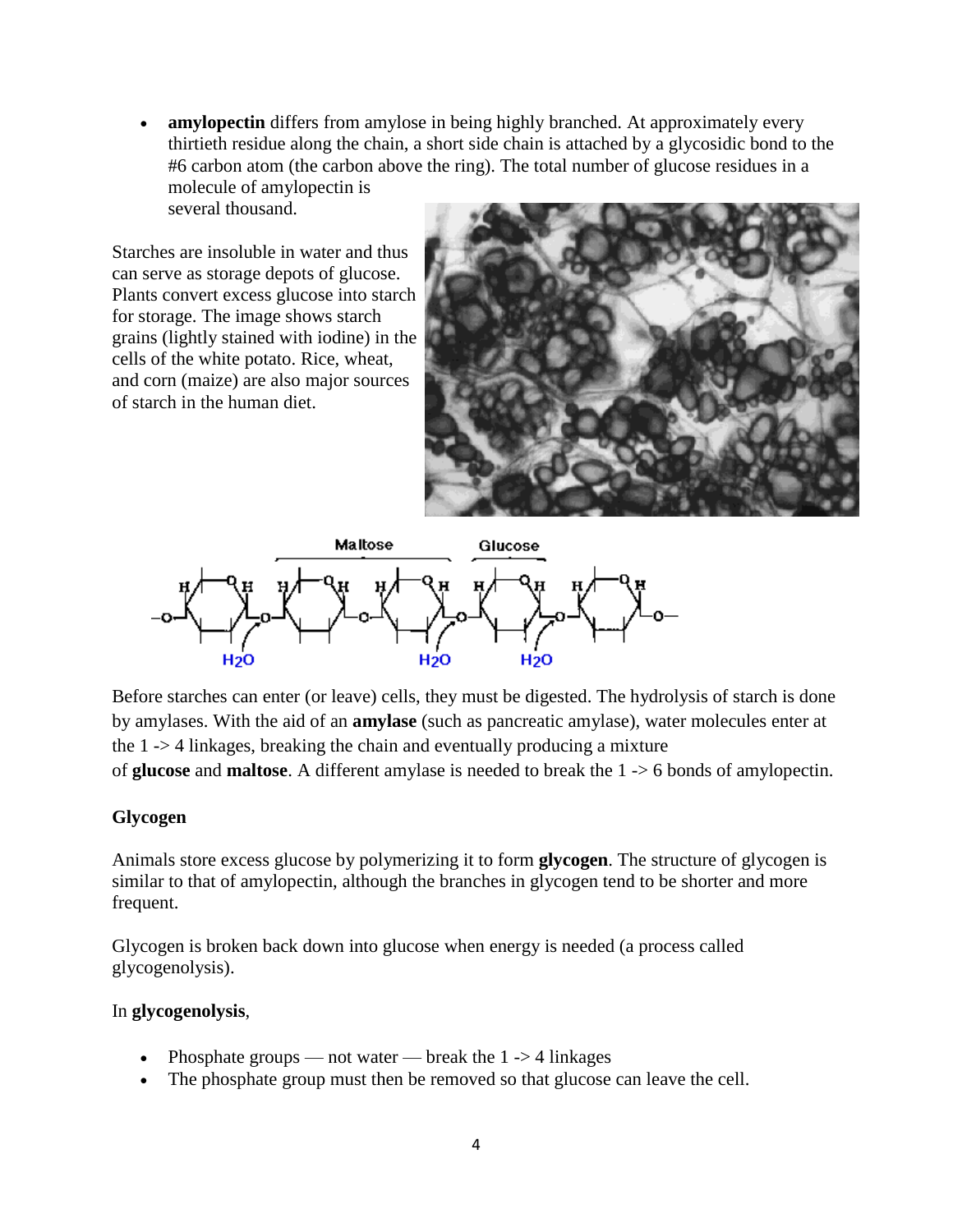The liver and skeletal muscle are major storage depots of glycogen.

There is some evidence that intense exercise and a high-carbohydrate diet ("carbo-loading") can increase the reserves of glycogen in the muscles and thus may help marathoners work their muscles somewhat longer and harder than otherwise. But for most of us, carbo loading leads to increased deposits of fat.

# **Cellulose**

Cellulose is probably the single most abundant organic molecule in the biosphere. It is the major structural



material of which plants are made. Wood is largely cellulose while cotton and paper are almost pure cellulose.

Like starch, cellulose is a polysaccharide with glucose as its monomer. However, cellulose differs profoundly from starch in its properties.

- Because of the orientation of the glycosidic bonds linking the glucose residues, the rings of glucose are arranged in a flip-flop manner. This produces a long, straight, rigid molecule.
- There are no side chains in cellulose as there are in starch. The absence of side chains allows these linear molecules to lie close together.
- Because of the many -OH groups, as well as the oxygen atom in the ring, there are many opportunities for hydrogen bonds to form between adjacent chains.

The result is a series of stiff, elongated fibrils — the perfect material for building the cell walls of plants.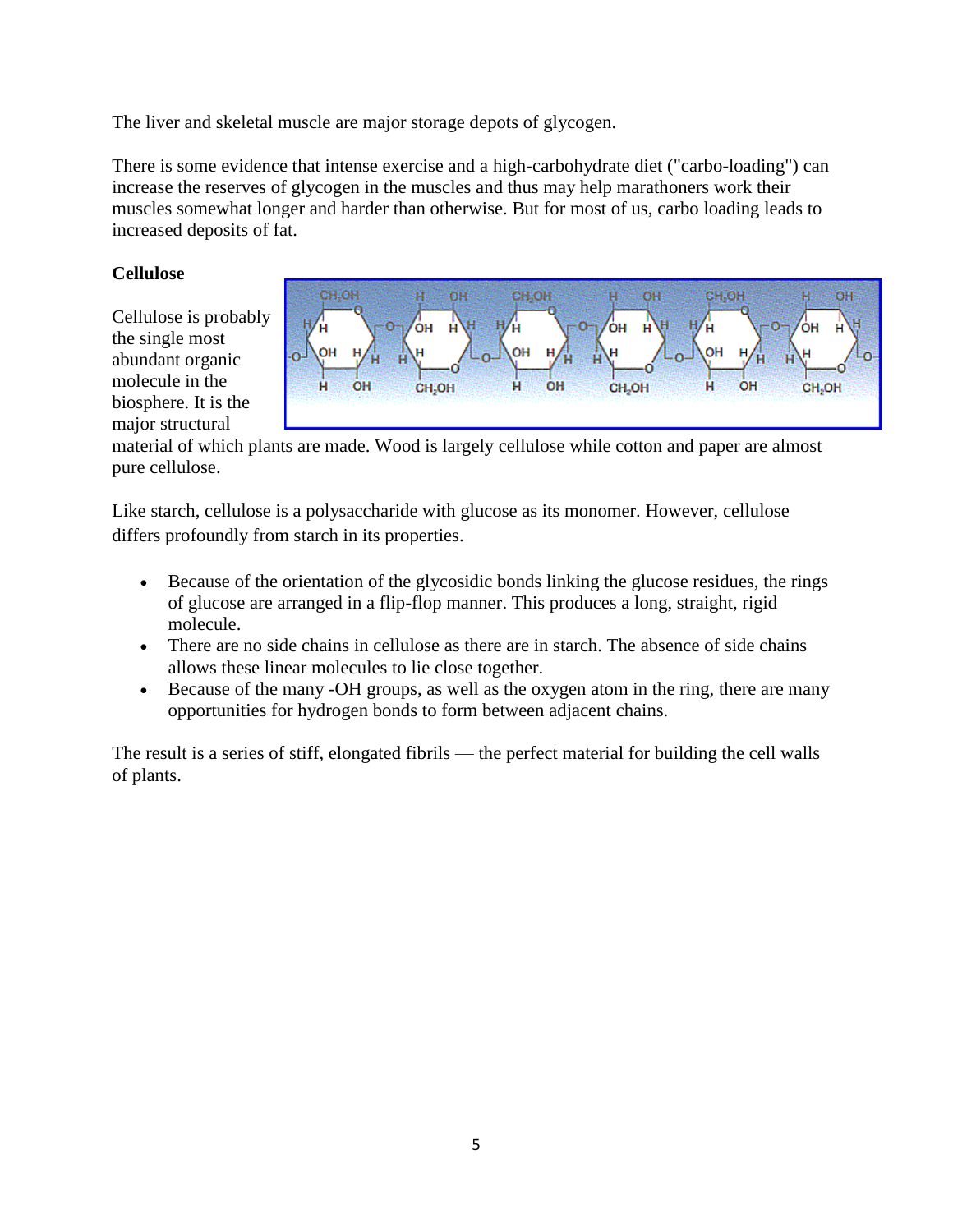

## This electron micrograph (SOURCE:

[http://users.rcn.com/jkimball.ma.ultranet/BiologyPages/C/Carbohydrates.html\)](http://users.rcn.com/jkimball.ma.ultranet/BiologyPages/C/Carbohydrates.html) shows the cellulose fibrils in the cell wall of a green alga. These long, rigid fibrils are a clear reflection of the nature of the cellulose molecules of which they are composed.

# STORAGE AND STRUCTURAL ROLES OF POLYSACCHARIDES

Polysaccharides have several roles. Polysaccharides such as starch, glycogen, and dextrans are all stored in the liver and muscles to be converted to energy for later use. Amylose and Amylopectin are polysaccharides of starch. Amylose has a linear chain structure made up of hundreds of glucose molecules that is linked by a alpha 1,4 glycosidic linkage. Due to the nature of these alpha 1,4 bonds, the macromolecule often assumes a bent shape. The starch molecules form a hollow helix that is suitable for easy energy access and storage. This gives starch a less fibrous quality and a more granule-like shape which is better suited for storage. Unlike the linear structure of Amylose, the Amylopectin starches are branched containing an alpha 1,6 glycosidic linkage about every 30 glucose units. Like amylose it is a homopolymer composed of many glucose units. Glycogen is found in animals, and it is branched like amylopectin. It is formed by mostly alpha 1,4 glycosidic linkages but branching occurs more frequently than in amylopectin as alpha 1,6 glycosidic linkages occur about every ten units. Other polysaccharides have structural functions. For example, cellulose is a major component in the structure of plants. Cellulose is made of repeating beta 1,4-glycosidic bonds. These beta 1,4-glycosidic bonds, unlike the alpha 1,4 glycosidic bonds, force celullose to form long and sturdy straight chains that can interact with one another through hydrogen bonds to form fibers.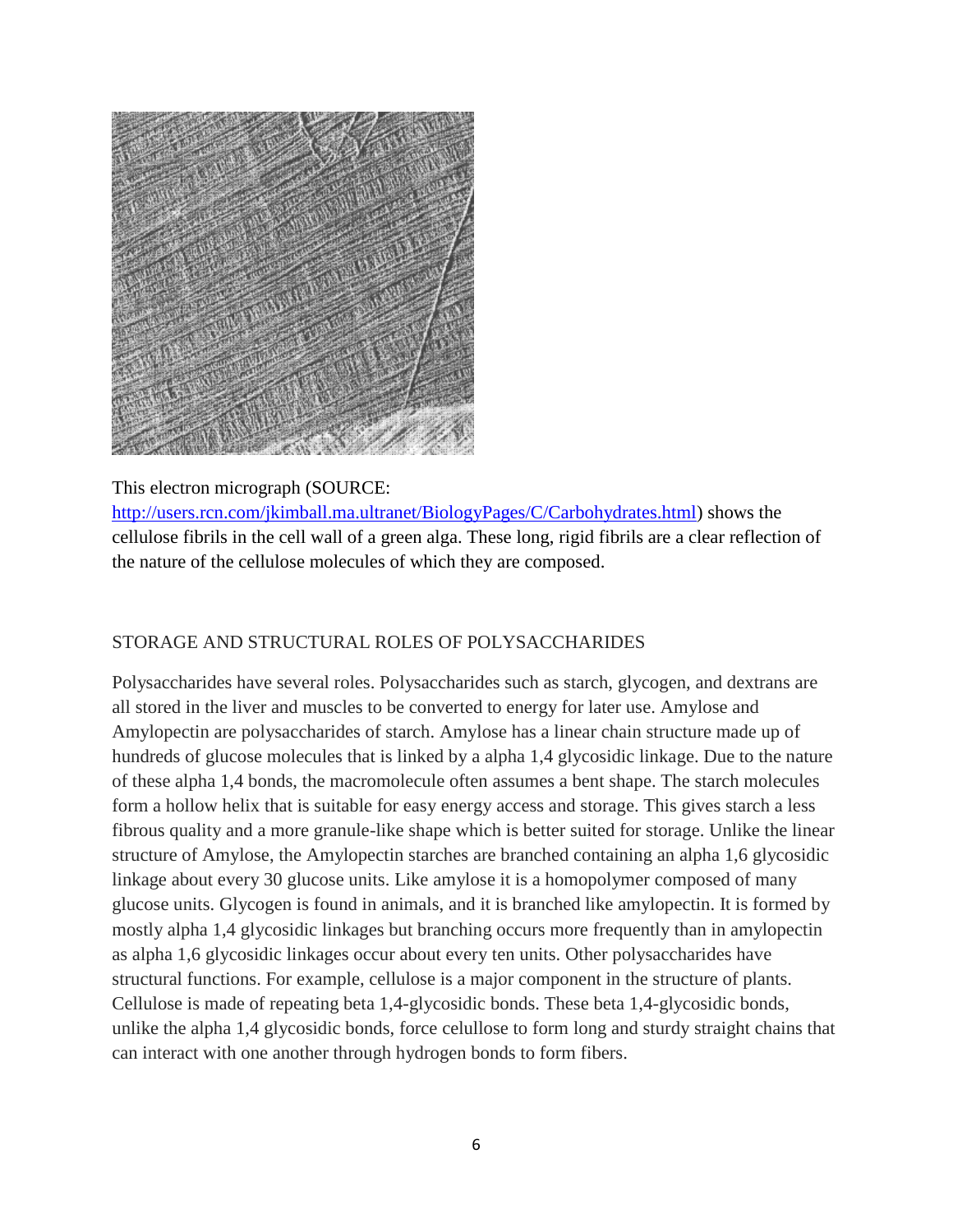Many organisms store energy in the form of polysaccharides, commonly homopolymers of glucose. Glycogen, the sugar used by animals to store energy, is composed of alpha-1,4 glycosidic bonds with branched alpha-1,6 bonds present at about every tenth monomer. Starch, used by plant cells, is similar in structure but exists in two forms: amylose is the helical form of starch comprised only of alpha-1,4 linkages, and amylopectin has a structure like glycogen except that the branched alpha-1,6 linkages are present on only about one in 30 monomers. These polysaccharides often contain tens of thousands of monomers, and each type is synthesized in the cell and broken down when energy is needed.

Glycogen metabolism is an intricate process involving many enzymes and cofactors resulting in the regular release and storage of glucose. This metabolic process is in turn broken down to glycogen degradation and synthesis. Glycogen synthesis is carried out by the enzyme glycogen synthase in which the activated form of glucose, UDP-glucose (uridine diphosphate), is formed by way of the reaction between UTP and glucose-1 phosphate. From this synthesis two outer phosphoryl groups are released from UTP producing the pyrophosphate compound. Pyrophosphate becomes an important aspect in this portion of the synthesis as the reaction to produce UDP-glucose is readily reversible. What allows the reaction to be driven forward is the hydrolysis of the pyrophosphate to orthophosphate in an irreversible reaction thus allowing the production of UDP-glucose to continue unhindered. The UDP-glucose is then attached to the non-reducing ends of glycogen. How this is accomplished is through an alpha-1,4-glycosidic linkage at the C-4 terminal with the terminal hydroxyl group ready to bind on glycogen. At this point the enzyme glycogen synthase plays the important role of catalyzing the attachment of UDP. Since an oligomer of at least four monomers is required for glycogen synthase to extend a chain, the process uses a primer that is itself provided by another enzyme, glycogenin. After several units of UDP have been attached to the glycogen by way of alpha-1,4 linkages, branching begins to take place by breaking an alpha-1,4 link and forming a alpha-1,6-link.A number of other enzymes, including insulin, play important roles in glycogen's synthesis. The breakdown of glycogen is completed through an entirely different biochemical pathway. Epinephrine and glucagon are signaling molecules whose binding to certain 7TM receptors activate the degradation, which is carried out in the cells by glycogen phosphorylase. This enzyme breaks up the polysaccharide chain by replacing the glycosidic bond with a phosphate group. As with its synthesis, glycogen's degradation requires numerous enzymes besides those mentioned here.

Starch is a good storage of carbohydrates because it is an intermediate compared to ATP and lipids in terms of energy. In plants, starch storage folds to allow more space inside cells. It is also insoluble in water, making it so that it can stay inside the plant without dissolving into the system. Starch can also be used as a back up source of energy when plants cannot obtain carbon dioxide, light, or nutrients from the surrounding soil.

Discussion on plants' metabolism of starch....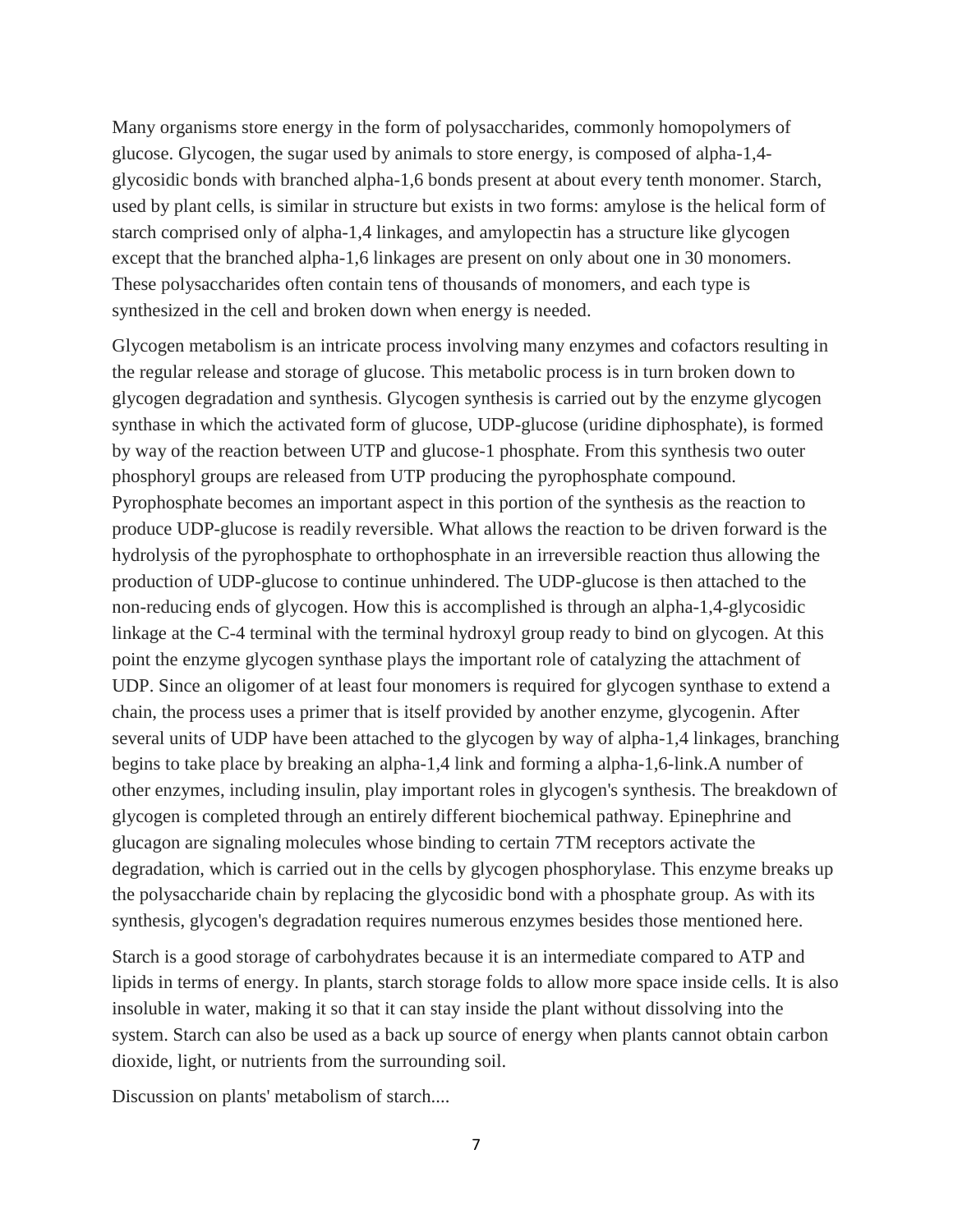**Cellulose** is the major polysaccharide found in plants responsible for structural role. It is one of the most naturally abundant organic compounds found on the planet. Cellulose is an unbranched polymer of glucose residues put together via beta-1,4 linkages, which allow the molecule to form long and straight chains. This straight chain conformation is ideal for the formation of strong fibers.

Although mammals cannot digest cellulose, it and other plant forms are necessary soluble fibers that mammals can digest. Pectin, for example, slows down the movement of food molecules in the digestive tract, which thereby allows for more necessary nutrients to be absorbed by the body instead of being quickly passed through as waste. Likewise, insoluble fibers like cellulose expedite the digestive movement of food molecules, which is imperative in the quick removal of harmful toxins.

Although human can't digest cellulose because we lack cellulases that allow us to cleave the beta 1,4 linkages. Some animals do eat and obtain energy from cellulose. One example of that is termites. These animals digest cellulose in a stepwise manner, using a combination of their own cellulases (produced in the foregut) and those of a microbial community resident in the distal parts of their digestive tract. This is a great example of symbiosis relationship.

Cellulose is insoluble in water and aqueous solutions. It forms crystals and hydrogen bonds with amino acids. This quality of using intra and intermolecular hydrogen bonds to make crystals renders cellulose excessively insoluble in water and aqueous solutions. However, individual strands of cellulose aren't very hydrophobic as compared to other polysaccharides. It is the property of forming crystals that makes cellulose so insoluble.



# **Structure of Cellulose**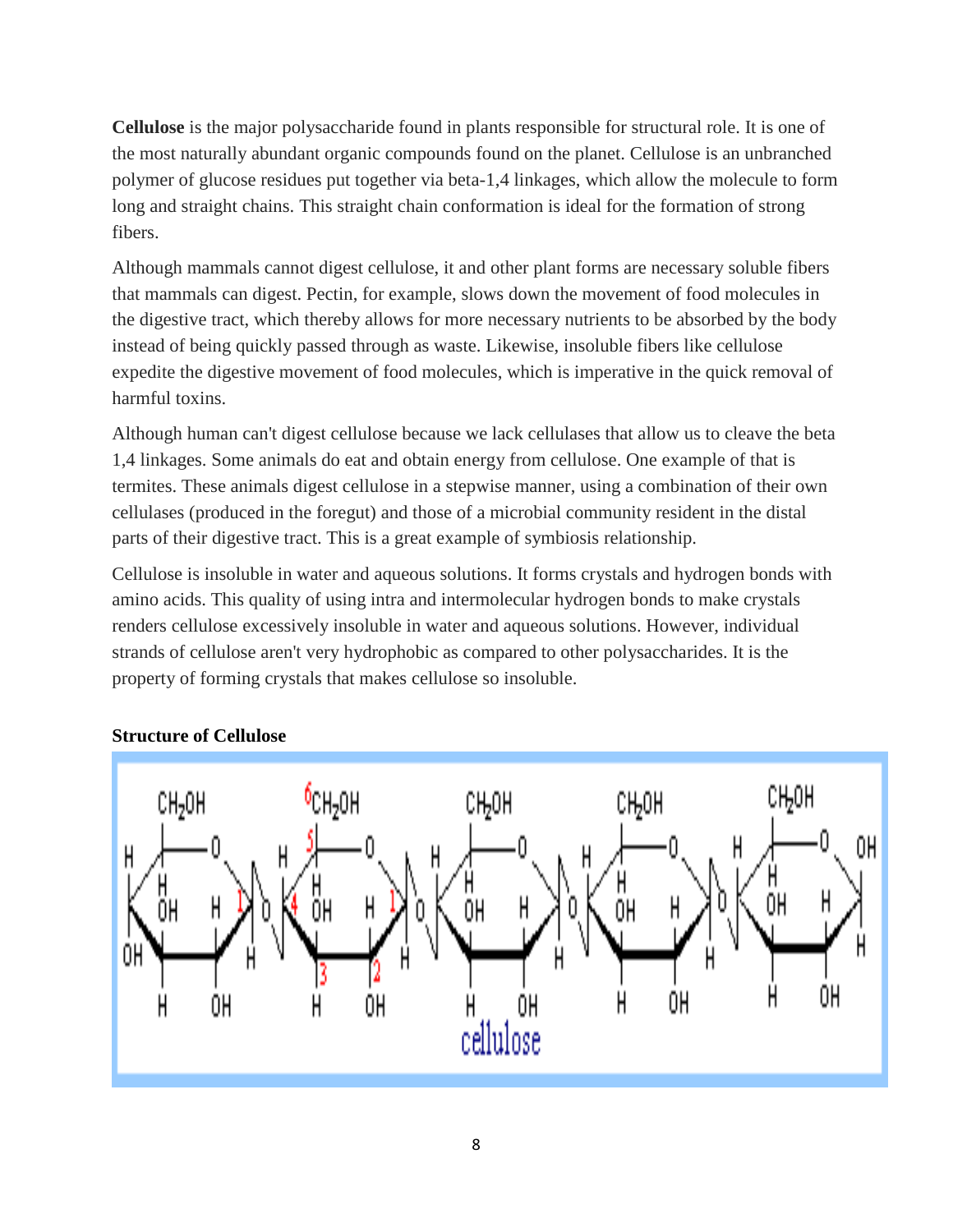### **Use of Cellulose**

Cellulose has many uses, for example, as a gelling agent because of cellulose's properties of holding on to water. It is also used as an anticake agent, stabilizer, thickener and dispersing agent. Water cannot enter crystalline cellulose but dry cellulose absorbs water and it becomes flexible. Cellulose can give improved volume and texture particularly as a fat replacer in sauces and dressings but its insolubility means that all products will be cloudy.

Most papers are made of cellulose. The most important role of cellulose is that it is the major constituent of paper and cardboard and of textiles made from cotton, linen, and other plant fibers.

Cellulose can also be converted into cellophane, a thin transparent film, and into rayon, an important fiber that has been used for textiles since the beginning of the 20th century. Both cellophane and rayon are identical to cellulose in chemical structure. They are known as "regenerated cellulose fibers" and are usually made from viscose, a viscous solution made from celluloseare . A more recent and environmentally friendly method to produce rayon is the Lyocell process.

In the laboratory, cellulose is used as the stationary phase for TLC (thin layer chromatography). It is the raw material in the manufacture of nitrocellulose (cellulose nitrate) which was historically used in smokeless gunpowder and as the base material for celluloid used for photographic and movie films until the mid-1930s.

About a third of the world's production of purified cellulose is used as the base material for a number of water-soluble derivatives with pre-designed and wide-ranging properties dependent on groups involved and the degree of derivatization. Cellulose is also used to make hydrophilic and highly absorbent sponges. Derivatizing cellulose interferes with the orderly crystal-forming hydrogen bonding, described above, so that even hydrophobic derivatives may increase the apparent solubility in water. Methyl is thermogelling, which is made by methylating about 30% of the hydroxyl groups, forming gels above a critical temperature due to hydrophobic interactions between high-substituted regions and consequentially stabilized intermolecular hydrogen bonding. Such gels break down when cooling, in a manner similar to that causing the solubility minimum for non-polar gases; hydrophobic saccharides becoming less soluble as the temperature increases. This property is useful in forming films as barriers to water loss and for holding on to small gas bubbles. Cellulose fibers are also used to make filter bed of inert material in liquid filtration.

Cellulase, an enzyme found in organisms that can digest cellulose, has recently garnered the attention of the scientific community and especially of alternative energy researchers who hope to produce biofuel (such as ethanol) by enzymatically breaking down the cellulose found in plants. How cellulase operates is not yet fully understood, but as more knowledge about the mechanism is uncovered researchers will be able to improve its efficiency (known cellulases are